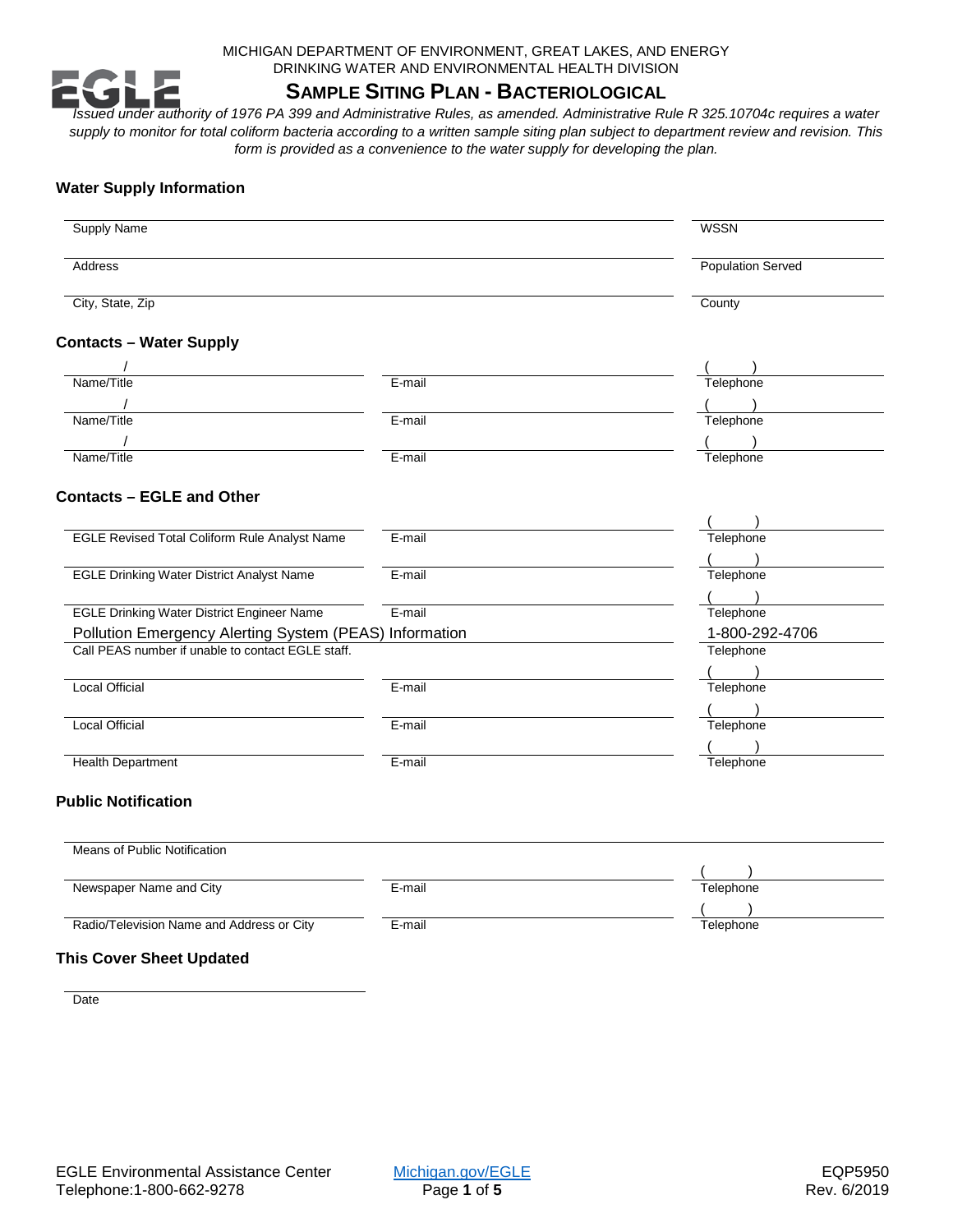# **EGLE**

**Bacteriological Sampling Requirements** Collect at least routine samples per month from the routine sites listed below. For a chlorinated system, measure and record the chlorine residual at the same time and place as every routine and repeat sample collected. Results from all routine and repeat sites are used to determine compliance. Results from other sites might not be a determine compliance. Results from other sites might not be allowed for compliance.

#### **Distribution System Sample Sites**

| Dist.<br>Site # | <b>Routine Site Address</b> | # of<br>Samples<br>per Month | Upstream Site Address* | Downstream Site Address* | Site Code of All Sources<br>that Serve the Routine Site *<br>(Not required for surface water supplies) |
|-----------------|-----------------------------|------------------------------|------------------------|--------------------------|--------------------------------------------------------------------------------------------------------|
|                 |                             |                              |                        |                          |                                                                                                        |
| $\sim$<br>∼     |                             |                              |                        |                          |                                                                                                        |
| 3               |                             |                              |                        |                          |                                                                                                        |
| 4               |                             |                              |                        |                          |                                                                                                        |
| 5               |                             |                              |                        |                          |                                                                                                        |

\* When a routine sample is positive for total coliform or *E. coli*, collect samples from repeat sites in the distribution system. Groundwater supplies must also sample all raw water sources (wells) for each positive routine sample result. With EGLE approval, source water collection may be limited to those wells that were in use at any time within the 72-hour period prior to the collection of the routine positive sample. Supplies that purchase their water must notify their water supplier within 24 hours of a positive routine sample result. Surface water supplies are not required to sample their source water.

#### **Source Sample Sites\* and Other Non-Distribution Sites** (raw water, common header)

| Site Code | Well # or Other Designation | <b>Location or Address</b> | Comments: |
|-----------|-----------------------------|----------------------------|-----------|
|           |                             |                            |           |
|           |                             |                            |           |
|           |                             |                            |           |
|           |                             |                            |           |

| Comments: |  |  |  |
|-----------|--|--|--|
|           |  |  |  |
|           |  |  |  |
|           |  |  |  |
|           |  |  |  |

\* All sources **MUST** be sampled if a routine distribution sample is positive for total coliform or *E. coli*.

**Laboratory Certified to Analyze Bacteriological Samples** - for more labs certified in total coliform, visit http://www.michigan.gov/deqlab.

| Laboratory Name - Primary                  | Address, City, State, Zip | E-mail                                                                                    | Telephone          |
|--------------------------------------------|---------------------------|-------------------------------------------------------------------------------------------|--------------------|
| Laboratory Name - Alternate                | Address, City, State, Zip | E-mail                                                                                    | Telephone          |
| <b>Plan Completed/Updated and Reviewed</b> |                           |                                                                                           |                    |
| Name and Signature                         | Date Completed            | For EGLE Use Only<br>Sample site plan reviewed by EGLE.<br>$\Box$ No revisions necessary. | <b>EGLE Staff:</b> |
| <b>WSSN</b><br>Water Supply Name           | County                    | $\Box$ Revisions necessary as indicated.<br>Contact EGLE with questions.                  | Date:              |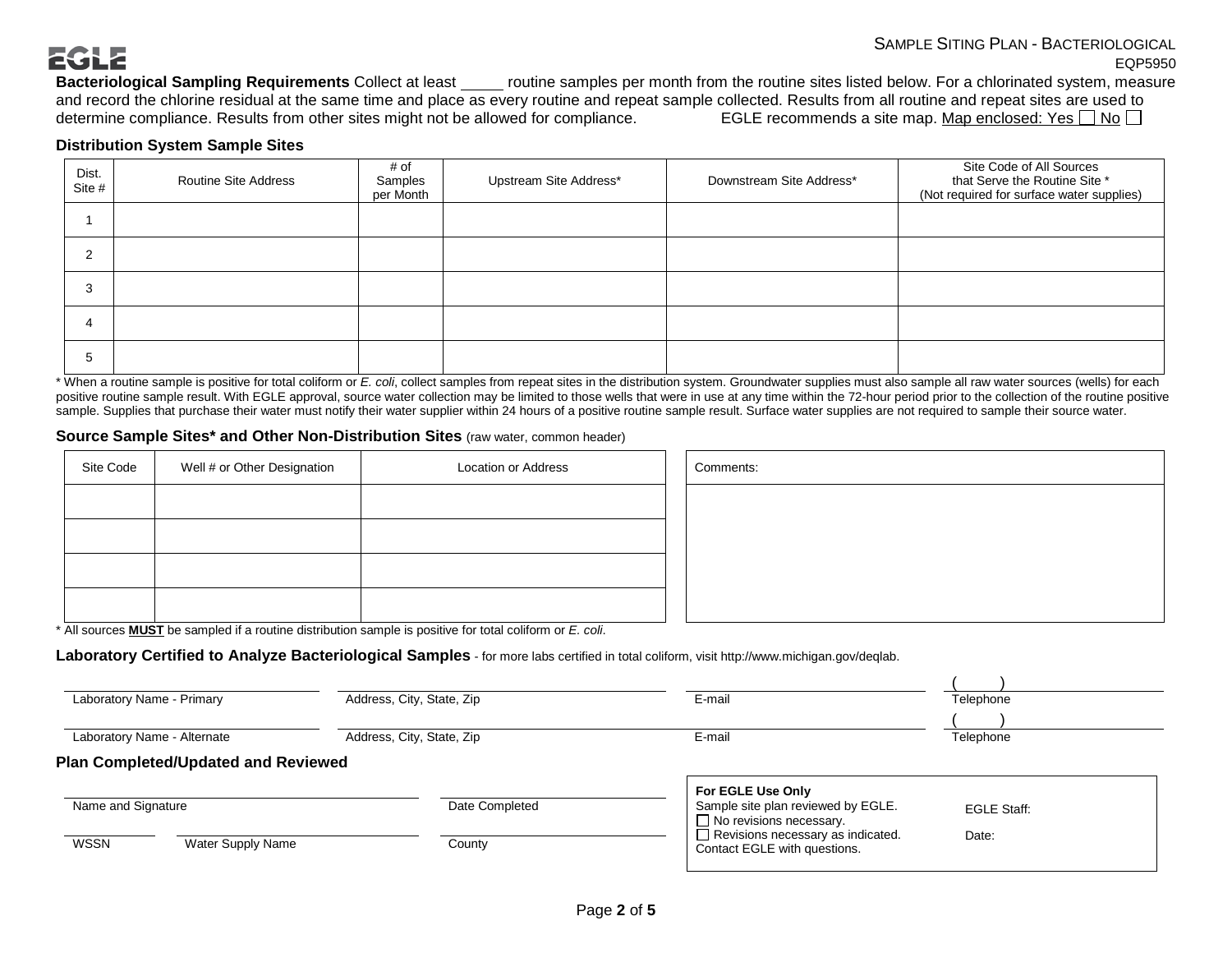Examples for Distribution System Sample Sites

- Example 1 (Ex. 1): A **groundwater supply** collects one routine sample per month. When the routine sample is positive for total coliform or *E. coli*, collect repeat samples in the distribution system from the routine site and its designated upstream and downstream repeat sites. Also collect a sample from **each source**. Treatment technique requirements and compliance with the *E. coli* Maximum Contaminant Level (MCL) are based on all distribution system site results.
- Ex. 2: A **groundwater supply** collects more than one routine sample per month. When any routine sample is positive for total coliform or *E. coli*, collect repeat samples in the distribution system from each positive routine site and its designated upstream and downstream repeat sites. Also collect a sample from **each source for each positive routine sample result**. Treatment technique requirements and compliance with the *E. coli* MCL are based on all distribution system site results.
- Ex. 3: A water supply **purchases** its source water and collects one or more routine sample per month. When any routine sample is positive for total coliform or *E. coli*, collect repeat samples in the distribution system from each positive routine site and its designated upstream and downstream repeat sites. Notify the seller of water **within 24 hours** that the routine site is positive for total coliform or *E. coli*. Treatment technique requirements and compliance with the *E. coli* MCL are based on all distribution system site results.
- Ex. 4: A **surface water supply** collects one or more routine sample per month. When any routine sample is positive for total coliform or *E. coli*, collect repeat samples in the distribution system from the routine site and its designated upstream and downstream repeat sites. No source water monitoring is required. Treatment technique requirements and compliance with the *E. coli* MCL are based on all distribution system site results.

| Dist.<br>Site # | Routine Site Address | # of<br>Samples<br>per Month | Upstream Site Address* | Downstream Site Address* | Site Code of All Sources<br>that Serve the Routine Site *<br>(Not required for surface water supplies) |
|-----------------|----------------------|------------------------------|------------------------|--------------------------|--------------------------------------------------------------------------------------------------------|
| Ex.             | 120 Park Place       |                              | 135 Park Place         | 98 Park Place            | WL001, WL002, WL003                                                                                    |
| Ex. 2           | 120 Park Place       |                              | 135 Park Place         | 98 Park Place            | WL001, WL002, WL003                                                                                    |
| Ex. 3           | 120 Park Place       |                              | 135 Park Place         | 98 Park Place            | Notify supplier of water of each positive routine sample result                                        |
| Ex. 4           | 120 Park Place       |                              | 135 Park Place         | 98 Park Place            | Not required for surface water supplies                                                                |

\* When a routine sample is positive for total coliform or *E. coli*, collect samples from repeat sites in the distribution system. Groundwater supplies must also sample all raw water sources (wells) for each positive routine sample result. With EGLE approval, source water collection may be limited to those wells that were in use at any time within the 72-hour period prior to the collection of the routine positive sample. Supplies that purchase their water must notify their water supplier within 24 hours of a positive routine sample result. Surface water supplies are not required to sample their source water.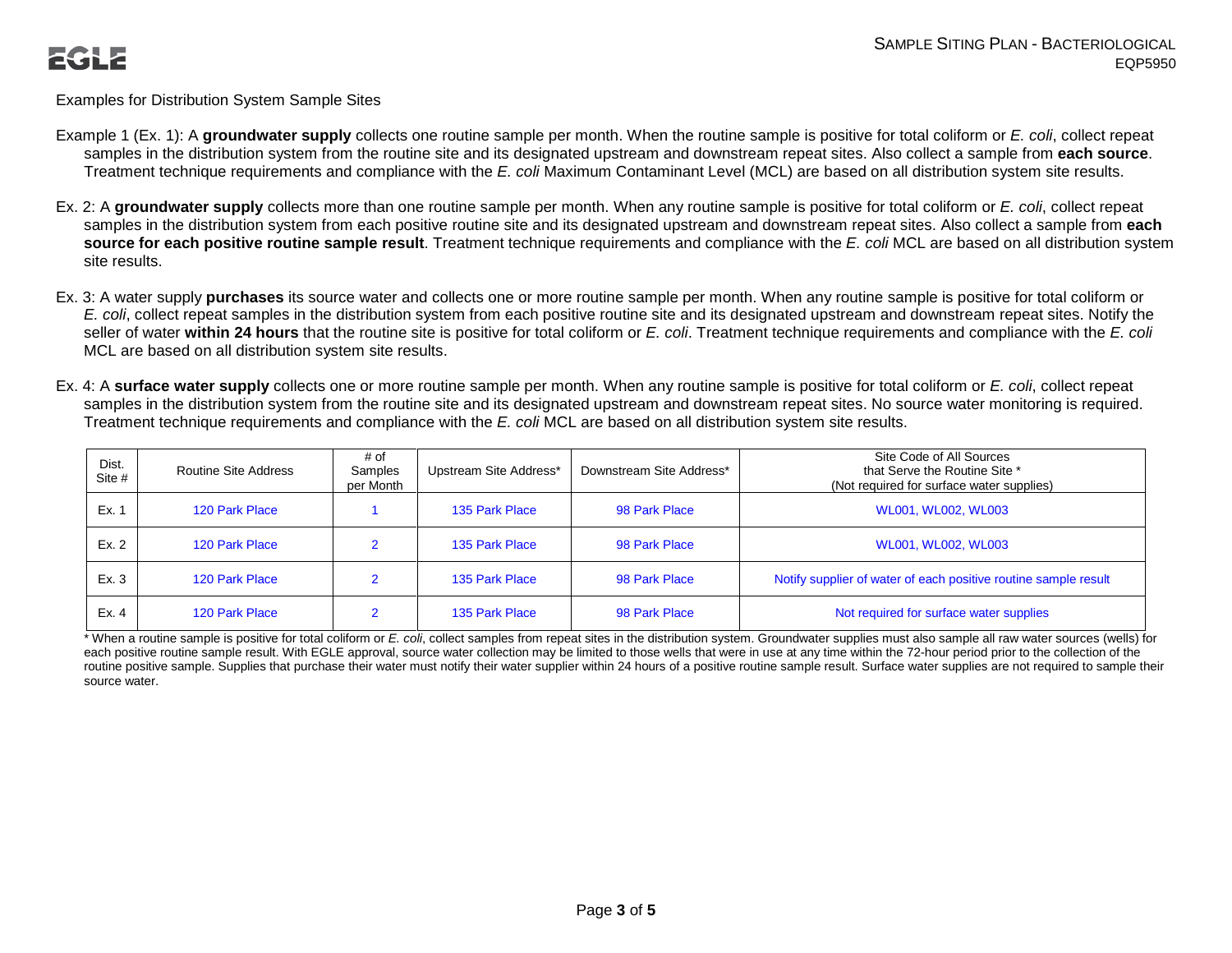## Examples for Source Sample Sites

- Example 1 (Ex. 1): A groundwater supply **owns and operates** groundwater wells. List the well site code, corresponding well number, and location/address for each groundwater well. Please provide comments regarding standby wells, alternate run schedules, etc.
- Ex. 2: A groundwater supply that **purchases** source water. Leave the Source Sample Sites table blank; and include raw water supplier information in the comments. A supply that purchases groundwater must notify the supplier of water within 24 hours of a positive total coliform or *E. coli* routine sample result. The water supplier must collect a sample from each source within 24 hours of notification.

#### Ex 1: **Source Sample Sites\* and Other Non-Distribution Sites** (raw water, common header)

| Site Code    | Well # or Other Designation | Location or Address         | Comments (example):                                             |
|--------------|-----------------------------|-----------------------------|-----------------------------------------------------------------|
| <b>WL001</b> | Well 1                      | 200 Park Place (Well House) | Supply primarily uses well 1 and well 2. Well 3 is on stand-by. |
| <b>WL002</b> | Well 2                      | 200 Park Place (Well House) |                                                                 |
| <b>WL003</b> | Well 3                      | 200 Park Place (Well House) |                                                                 |
|              |                             |                             |                                                                 |

| Comments (example):                                             |  |
|-----------------------------------------------------------------|--|
| Supply primarily uses well 1 and well 2. Well 3 is on stand-by. |  |
|                                                                 |  |
|                                                                 |  |
|                                                                 |  |
|                                                                 |  |

\* All sources **MUST** be sampled if a routine distribution sample is positive for total coliform or *E. coli*.

#### Ex 2: **Source Sample Sites\* and Other Non-Distribution Sites** (raw water, common header)

| Site Code | Well # or Other Designation | Location or Address | Comments (example):  |
|-----------|-----------------------------|---------------------|----------------------|
|           |                             |                     | Supply purchases wat |
|           |                             |                     |                      |
|           |                             |                     |                      |
|           |                             |                     |                      |

\* All sources **MUST** be sampled if a routine distribution sample is positive for total coliform or *E. coli*.

| Comments (example):                          |  |
|----------------------------------------------|--|
| Supply purchases water from the City of XYZ. |  |
|                                              |  |
|                                              |  |
|                                              |  |
|                                              |  |
|                                              |  |